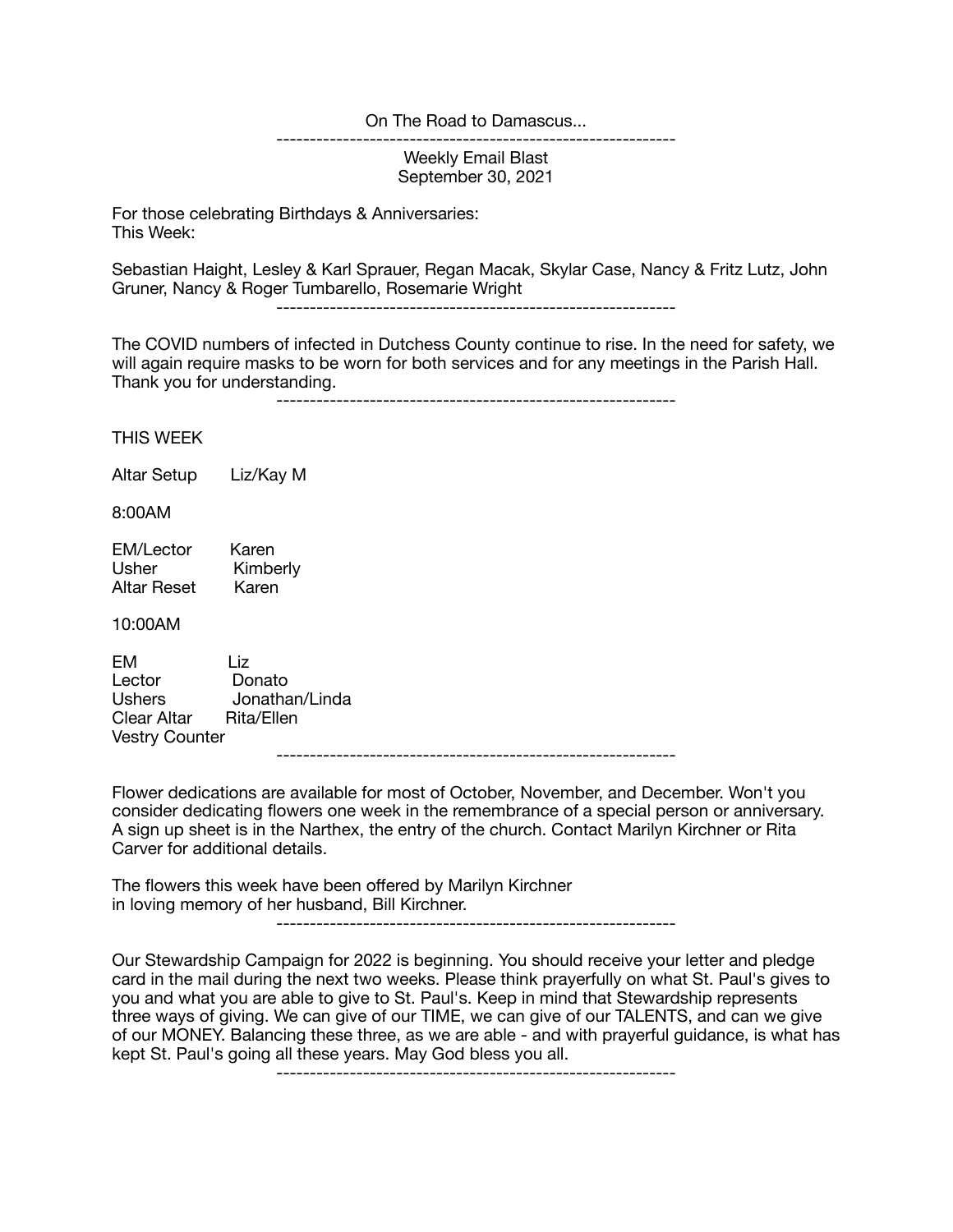## PI FASANT VALLEY DAYS

Pleasant Valley Days 2021 took place on September 17, 18 and 19^th. The St. Paul's food wagon was able to raise \$4,050 in food sales that included 300 sausage and pepper sandwiches, 364 hot dogs, 320 hot pretzels and numerous beverages. We were sold out of most products by Saturday night and had planned to just sell what we had left and not purchase any more goods, BUT the PV Days vendor chairperson begged for us to provide additional product. SO while everyone was enjoying the Bishops visit I shopped for and cooked 60 more sandwiches! Fanelli Food Truck donated 2 and a half cases of hot pretzels for us to sell. Additional hot dogs were purchased as well. We closed the serving windows by 4 o'clock on Sunday with permission from the committee.

Purchasing for this weekend was challenging. Even though this was the towns 200^th anniversary, which is huge in itself, the threat of Covid shutting the weekend down was there and I felt I had to purchase products on behalf of the church responsibly.

I would like to thank everyone who donated goods, monies and time. Without it the weekend would not have been as successful as it was.

Thank you to the set up crew. Donato Caferra for being flexible with all the delays, thank you to CJ Adams for towing the trailer and setting it in place, which by the way, is no easy task. The largest "Thank you" for set up goes to my dearest friend Rick Harris! He was in so much pain that day but came and helped CJ set that trailer and when others suggested we move from our space he said "NO" that's St. Paul's spot! I am eternally grateful for you and your presence Rick Harris, thank you!

The trailer working crew is a special bunch, many whom worked multiple days and long hours. Please allow me to thank Julia Blafield, Pam Moustakas, Jeff Barnett, CJ Adams, Heather Adams, Dave Surico, Barbara Jane Haight, Liz Whitman, Rita Carver, Ellen Kafkalas, Nancy Tompkins, Amanda Evans and Laura Simmons. Last but not least, Jon Symer. Jon put in many hours over the three-day period at being the grunt or any job that needed to be filled including talking me off the cliff a few times!

If I have left out anyone, I am terribly sorry and you can slap me upside the head when you see me! It has been an honor and a privilege to serve as chairperson for this event for the past million years. May God Bless You ALL. Nancy Adams

------------------------------------------------------------

Our 61st Annual Chicken is now in the books! Again, we were blessed with a gorgeous 73 degree sunshiny day.

The efforts of so many people enabled us to realize a handsome profit for 2021. There were cake bakers and dessert makers; there were charcoal buyers and distributors of posters/flyers; there were corn cookers and onlookers; and there were builders for the pit and salad makers who didn't sit. There were donations including eggs, celery, onions, potatoes, corn on the cob, and the ingredients to make St. Paul's traditional sauce. So many people contributed and I will attempt to name them here: Barbara & Charlie, Peyton, Jackie, Craig, Ginny, Barbara, Gert, Jon, Jeff, CJ, Donato, Roger, Dave, Debby, Fred, Susan , Barb, Kay, Liz, Laura, Rita, Pat, Charlotte, Esther, Toni, Karen, Kay, Dawn, Babs, Louise, Marilyn, Julia, Candy, Nancy M-T, Kim, Nancy T. (I hope I named everyone.) Thank you one and all for contributing your time and talents to make our St. Paul's event a successful fundraiser. .....Pam M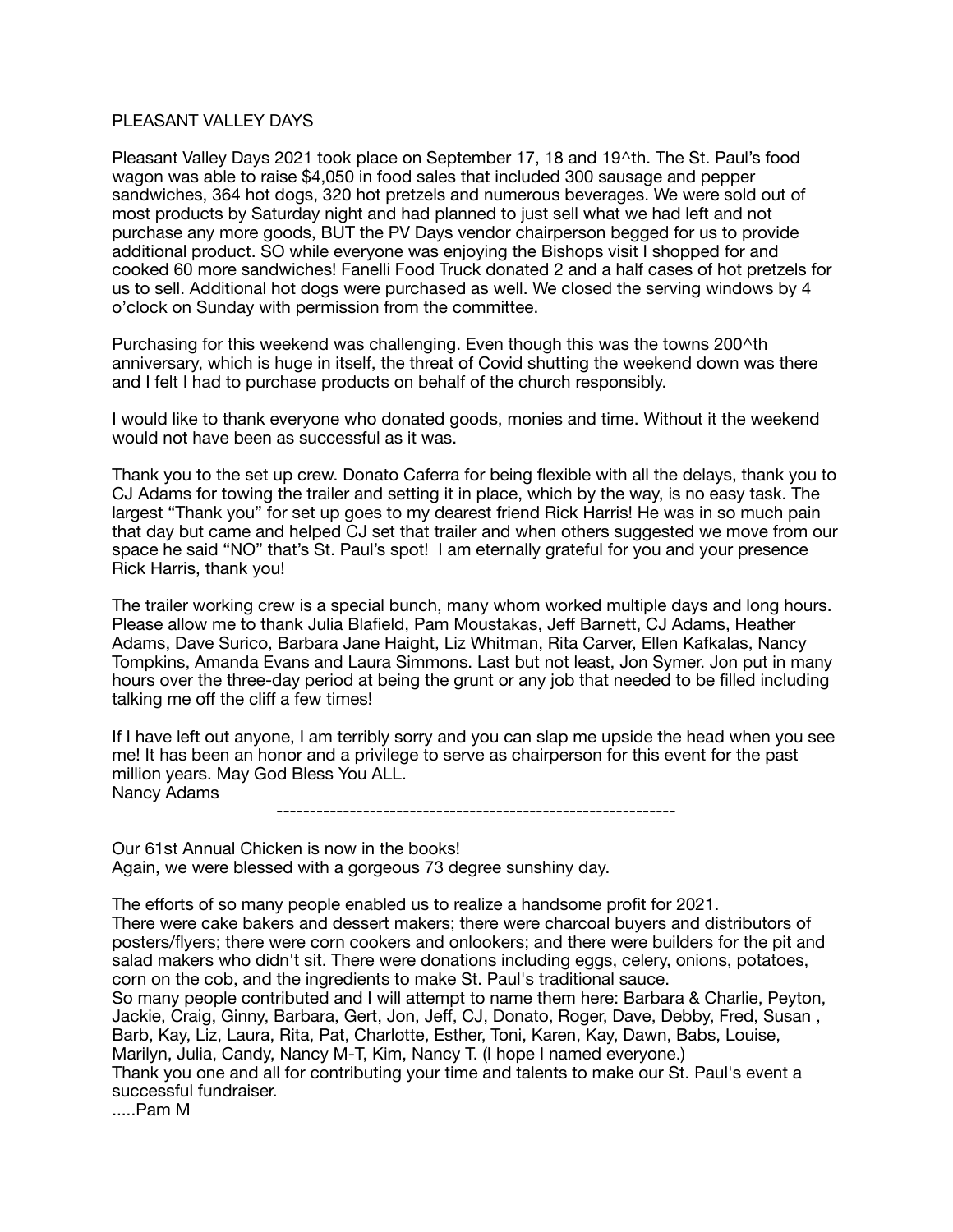------------------------------------------------------------ For both recent events, the BBQ and PV Bicentennial Days, we found that the largest and newest cooler is missing! It is white and (we believe) Coleman brand. If someone borrowed it, please return it ASAP! Thank You ------------------------------------------------------------ THIS WEEK 10/3 - Coffee Hour 10/10 Adult Bible Study @ 11:15 in Sepe Room 10/10 Rector Search Committee meeting @ 11:15 in PH 10/17 Fundraising meeting about next years PV Days @ 11:15 in PH 11/7 - Coffee Hour 12/5 - Coffee Hour ------------------------------------------------------------ Special Prayer List Judy Buechele Rick Harris Kathryn Kistinger Linda Rothman (4885 1st. St. N.E #219 St. Petersburg, FL 33703) Rosemary Wright ------------------------------------------------------------ Reminders Adams Gift Cards: Year-Round Fundraising - PLEASE CALL GINNY OR DEBBY TO ARRANGE FOR PICKUP. If you shop at Adams or give gift cards as gifts, our ministries benefit from this fundraiser. Thank You! ------------------------------------------------------------ Communications If you use Facebook, please like & follow the St. Paul's page (https://www.facebook.com/ stpaulspleasantvalley/?ref=bookmarks) . Also, please invite people you know who may be interested in the mission and outreach ministries at St. Paul's. ALSO, please "Subscribe" to our YouTube channel and let others know about it. Let's get the WORD out! ------------------------------------------------------------ UPDATED Weekly Ministry Schedule First Wednesdays - 5:00 PM Ecumenical Food Pantry: PV United Methodist Church, Volunteers Welcome! OPEN WITH CURBSIDE SIGN-IN AND DELIVERY All Wednesdays: 1:00-2:30 PM Bible Study: Sepe Room, Parish Hall SUSPENDED Fridays: (every week) 6:00 PM: Evening Prayer, Church RESUMED Sundays: 8:00 AM Holy Eucharist Rite I, Church RESUMED